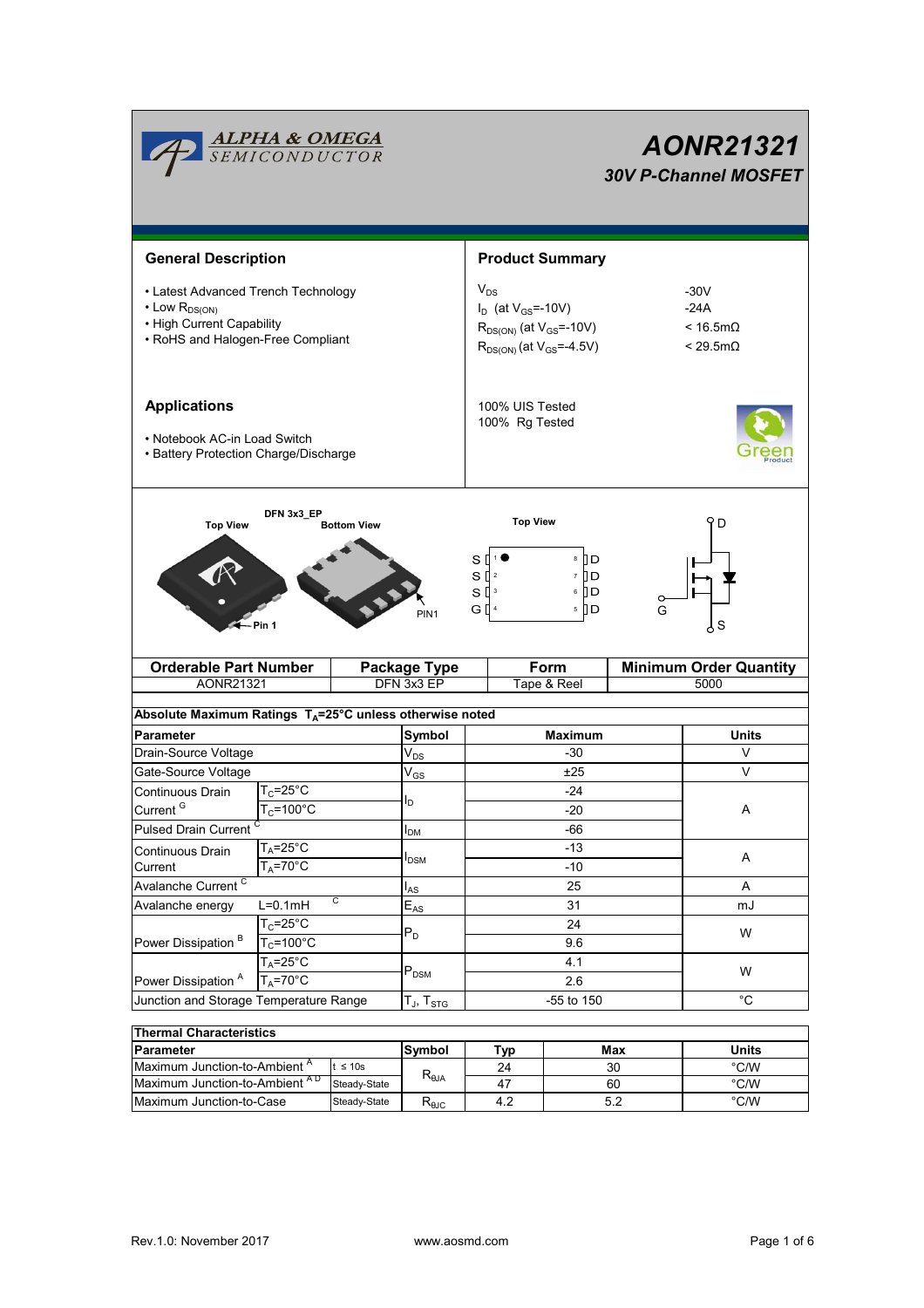

#### **Electrical Characteristics (TJ=25°C unless otherwise noted)**

| Symbol                                 | Parameter                                                         | <b>Conditions</b>                                                     | Min    | <b>Typ</b> | <b>Max</b> | <b>Units</b> |  |  |  |  |  |  |
|----------------------------------------|-------------------------------------------------------------------|-----------------------------------------------------------------------|--------|------------|------------|--------------|--|--|--|--|--|--|
| <b>STATIC PARAMETERS</b>               |                                                                   |                                                                       |        |            |            |              |  |  |  |  |  |  |
| <b>BV<sub>DSS</sub></b>                | Drain-Source Breakdown Voltage                                    | $I_D = -250 \mu A$ , $V_{GS} = 0V$                                    | $-30$  |            |            | $\vee$       |  |  |  |  |  |  |
| $I_{DSS}$                              | Zero Gate Voltage Drain Current                                   | $V_{DS}$ =-30V, $V_{GS}$ =0V                                          |        |            | $-1$       | μA           |  |  |  |  |  |  |
|                                        |                                                                   | $T_J = 55^{\circ}C$                                                   |        |            | $-5$       |              |  |  |  |  |  |  |
| $I_{\rm GSS}$                          | Gate-Body leakage current                                         | $V_{DS}$ =0V, $V_{GS}$ = $\pm$ 25V                                    |        |            | ±100       | nA           |  |  |  |  |  |  |
| $V_{GS(th)}$                           | Gate Threshold Voltage                                            | $V_{DS}$ = $V_{GS}$ , $I_D$ =-250 $\mu$ A                             | $-1.3$ | $-1.8$     | $-2.3$     | V            |  |  |  |  |  |  |
| $R_{DS(ON)}$                           | Static Drain-Source On-Resistance                                 | $V_{\text{GS}} = -10V$ , $I_{\text{D}} = -12A$                        |        | 13.5       | 16.5       | $m\Omega$    |  |  |  |  |  |  |
|                                        |                                                                   | $T_i = 125^{\circ}C$                                                  |        | 19.5       | 23.5       |              |  |  |  |  |  |  |
|                                        |                                                                   | $V_{GS} = -4.5V$ , $I_D = -10A$                                       |        | 23         | 29.5       | $m\Omega$    |  |  |  |  |  |  |
| g <sub>FS</sub>                        | $V_{DS} = -5V$ , $I_D = -12A$<br><b>Forward Transconductance</b>  |                                                                       |        | 25         |            | S            |  |  |  |  |  |  |
| $\dot{V}_{SD}$                         | Diode Forward Voltage<br>$I_S$ =-1A, $V_{GS}$ =0V                 |                                                                       |        | $-0.72$    | $-1$       | $\vee$       |  |  |  |  |  |  |
| $I_{\rm S}$                            | Maximum Body-Diode Continuous Current <sup>G</sup>                |                                                                       |        | $-24$      | A          |              |  |  |  |  |  |  |
|                                        | <b>DYNAMIC PARAMETERS</b>                                         |                                                                       |        |            |            |              |  |  |  |  |  |  |
| $C_{\text{iss}}$                       | Input Capacitance                                                 |                                                                       |        | 1180       |            | pF           |  |  |  |  |  |  |
| $C_{\rm oss}$                          | $V_{GS}$ =0V, $V_{DS}$ =-15V, f=1MHz<br><b>Output Capacitance</b> |                                                                       |        | 185        |            | pF           |  |  |  |  |  |  |
| $C_{\text{rss}}$                       | Reverse Transfer Capacitance                                      |                                                                       |        | 155        |            | рF           |  |  |  |  |  |  |
| $R_{q}$                                | $f = 1$ MHz<br>Gate resistance                                    |                                                                       |        | 5          | 10         | Ω            |  |  |  |  |  |  |
|                                        | <b>SWITCHING PARAMETERS</b>                                       |                                                                       |        |            |            |              |  |  |  |  |  |  |
| $Q_q(10V)$                             | <b>Total Gate Charge</b>                                          |                                                                       |        | 21         | 34         | nC           |  |  |  |  |  |  |
| $Q_g(4.5V)$                            | <b>Total Gate Charge</b>                                          | $V_{GS}$ =-10V, $V_{DS}$ =-15V, $I_{D}$ =-12A                         |        | 11         | 18         | nC           |  |  |  |  |  |  |
| $Q_{gs}$                               | Gate Source Charge                                                |                                                                       |        | 6          |            | nC           |  |  |  |  |  |  |
| $\mathsf{Q}_{\underline{\mathsf{gd}}}$ | Gate Drain Charge                                                 |                                                                       |        | 3          |            | nC           |  |  |  |  |  |  |
| $t_{D(on)}$                            | Turn-On DelayTime                                                 |                                                                       |        | 10.5       |            | ns           |  |  |  |  |  |  |
| t,                                     | Turn-On Rise Time                                                 | $V_{GS}$ =-10V, V <sub>DS</sub> =-15V, R <sub>L</sub> =1.3 $\Omega$ , |        | 8.5        |            | ns           |  |  |  |  |  |  |
| $t_{D(off)}$                           | Turn-Off DelayTime                                                | $R_{\text{GEN}} = 3\Omega$                                            |        | 30         |            | ns           |  |  |  |  |  |  |
| $t_f$                                  | <b>Turn-Off Fall Time</b>                                         |                                                                       |        | 11.5       |            | ns           |  |  |  |  |  |  |
| $t_{rr}$                               | Body Diode Reverse Recovery Time                                  | $I_F$ =-12A, di/dt=500A/ $\mu$ s                                      |        | 10         |            | ns           |  |  |  |  |  |  |
| $Q_{rr}$                               | Body Diode Reverse Recovery Charge                                | $I_F$ =-12A, di/dt=500A/ $\mu$ s                                      |        | 15         |            | nC           |  |  |  |  |  |  |

A. The value of R<sub>BJA</sub> is measured with the device mounted on 1in<sup>2</sup> FR-4 board with 2oz. Copper, in a still air environment with T<sub>A</sub> =25° C. The Power dissipation P<sub>DSM</sub> is based on R <sub>θJA</sub> t≤ 10s and the maximum allowed junction temperature of 150°C. The value in any given application depends on

the user's specific board design.<br>B. The power dissipation P<sub>D</sub> is based on T<sub>J(MAX)</sub>=150° C, using junction-to-case thermal resistance, and is more useful in setting the upper<br>dissipation limit for cases where additional

C. Single pulse width limited by junction temperature  $T_{J(MAX)}$ =150°C.

D. The  $R_{\theta JA}$  is the sum of the thermal impedance from junction to case  $R_{\theta JC}$  and case to ambient.

E. The static characteristics in Figures 1 to 6 are obtained using <300us pulses, duty cycle 0.5% max.

F. These curves are based on the junction-to-case thermal impedance which is measured with the device mounted to a large heatsink, assuming a maximum junction temperature of  $T_{J(MAX)}$ =150°C. The SOA curve provides a single pulse rating.

G. The maximum current rating is package limited.

H. These tests are performed with the device mounted on 1 in<sup>2</sup> FR-4 board with 2oz. Copper, in a still air environment with T<sub>A</sub>=25°C.

APPLICATIONS OR USE AS CRITICAL COMPONENTS IN LIFE SUPPORT DEVICES OR SYSTEMS ARE NOT AUTHORIZED. AOS DOES NOT ASSUME ANY LIABILITY ARISING OUT OF SUCH APPLICATIONS OR USES OF ITS PRODUCTS. AOS RESERVES THE RIGHT TO IMPROVE PRODUCT DESIGN,FUNCTIONS AND RELIABILITY WITHOUT NOTICE.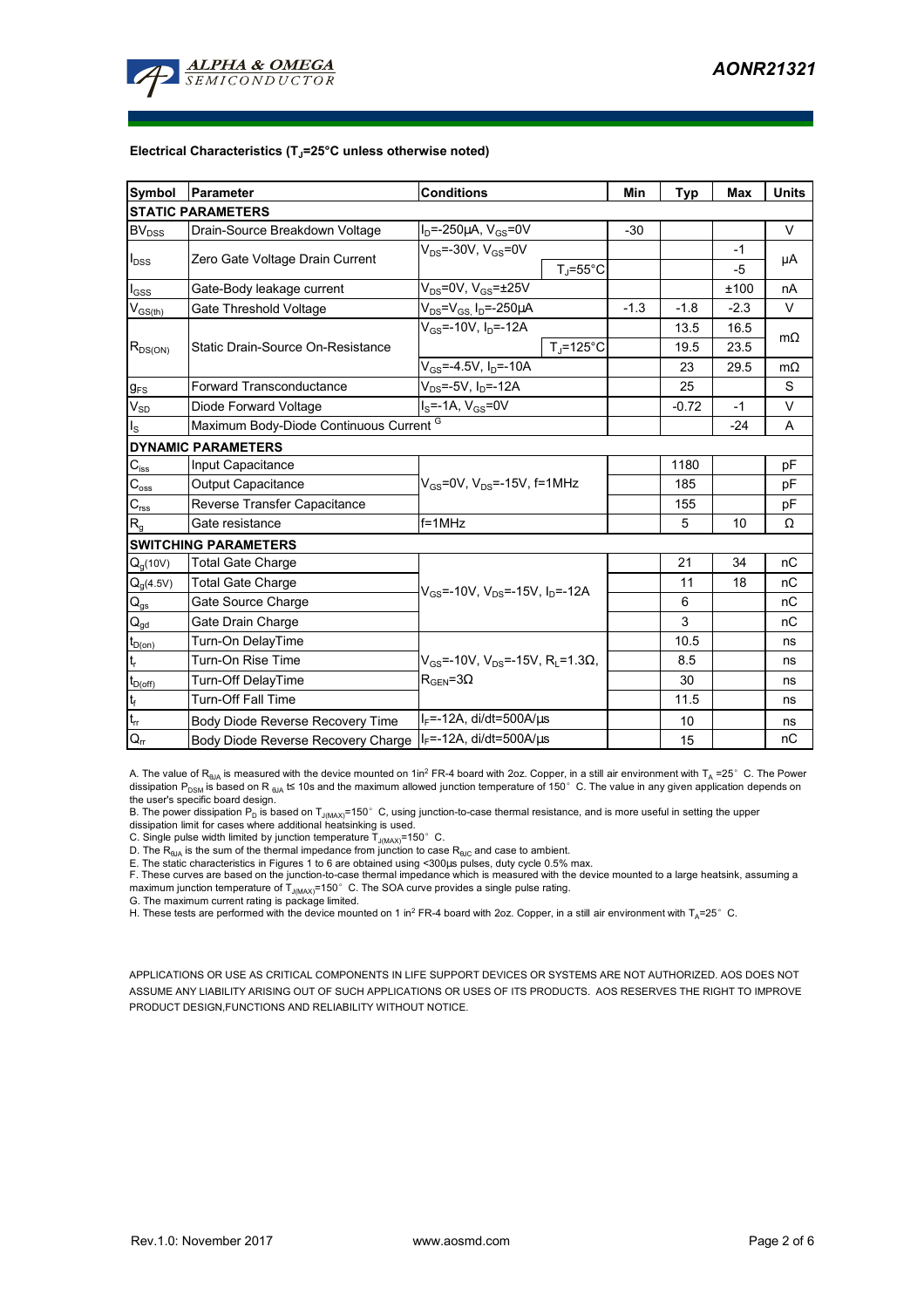

### **TYPICAL ELECTRICAL AND THERMAL CHARACTERISTICS**

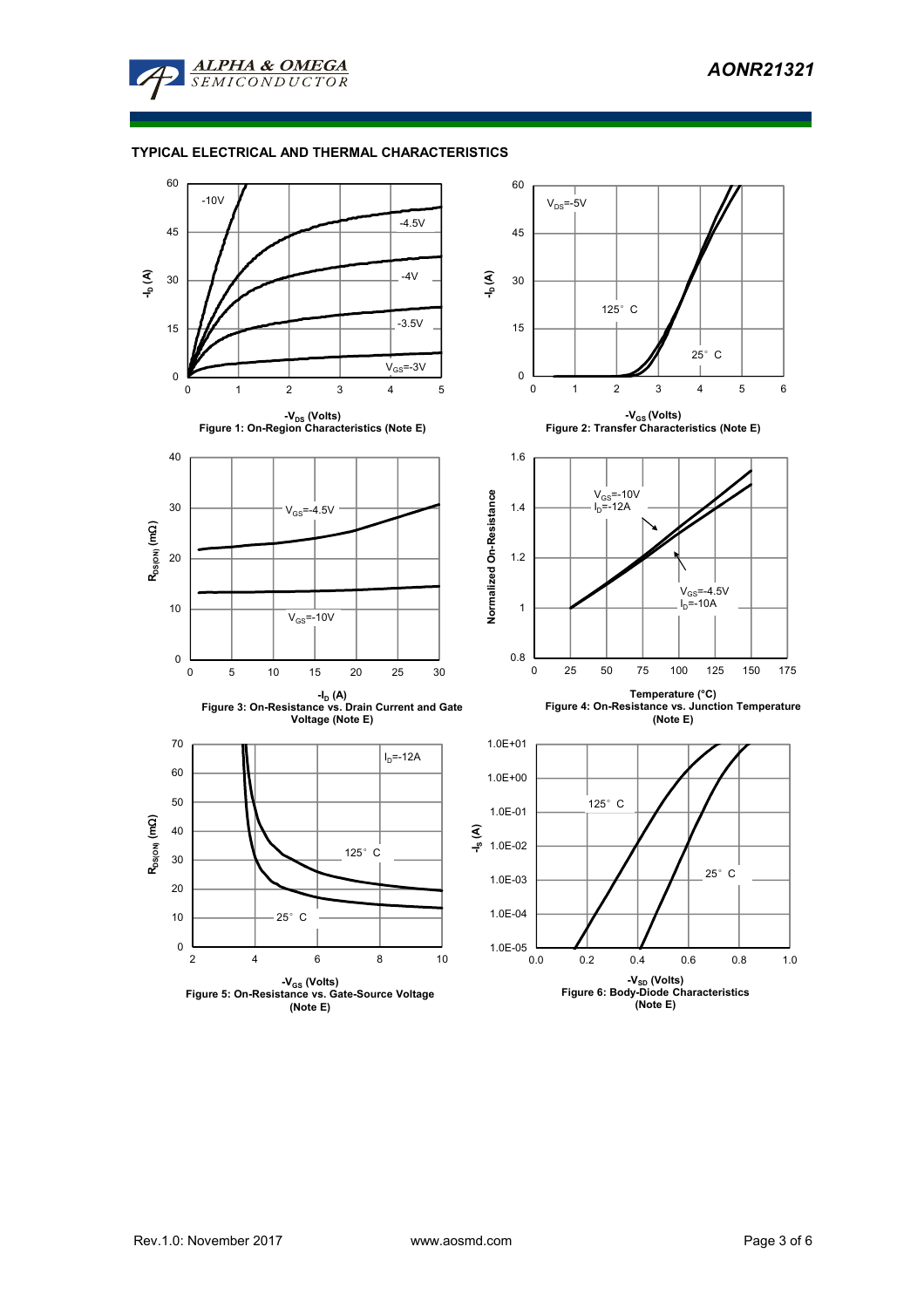

### **TYPICAL ELECTRICAL AND THERMAL CHARACTERISTICS**



**Pulse Width (s) Figure 11: Normalized Maximum Transient Thermal Impedance (Note F)**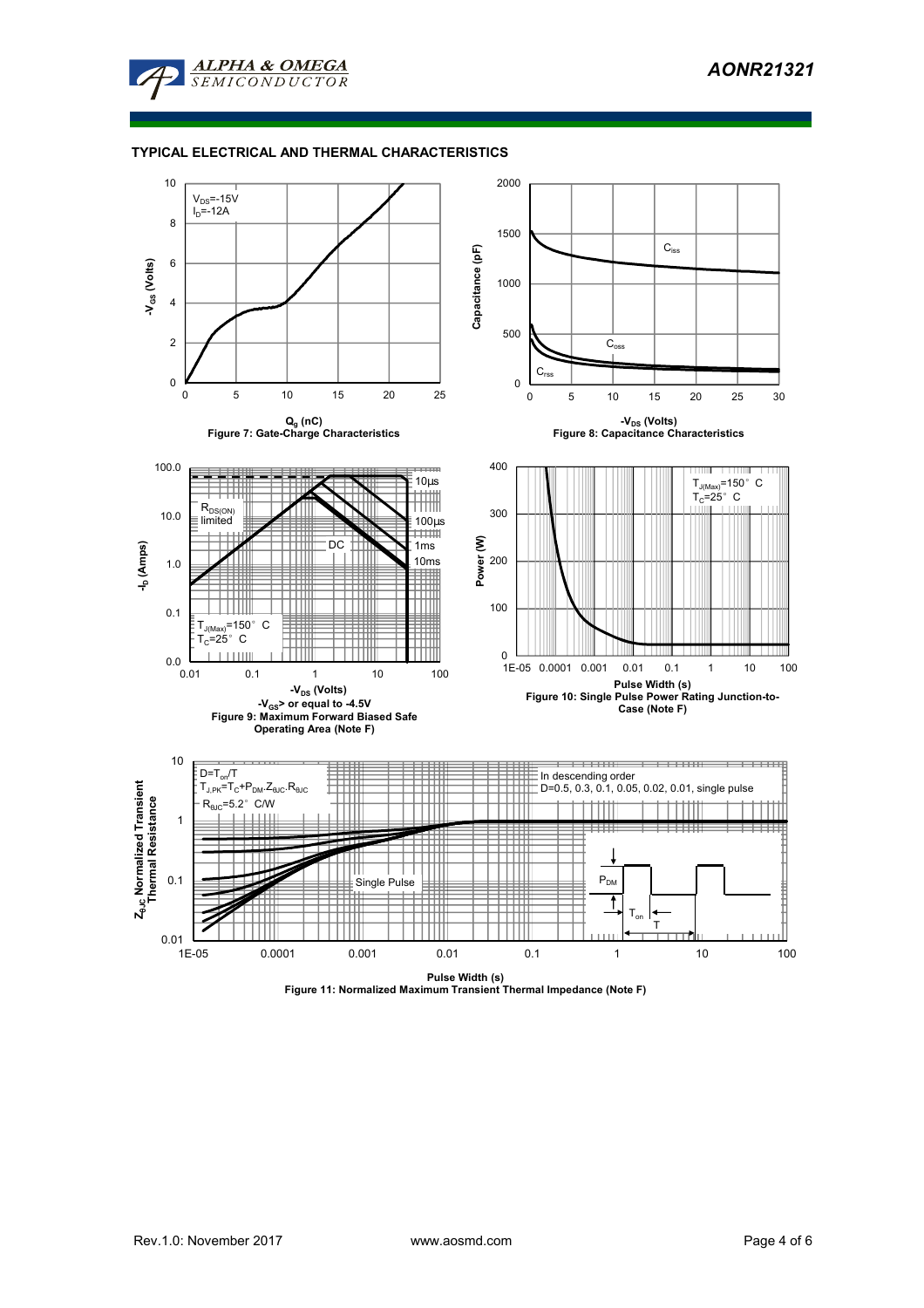

### **TYPICAL ELECTRICAL AND THERMAL CHARACTERISTICS**